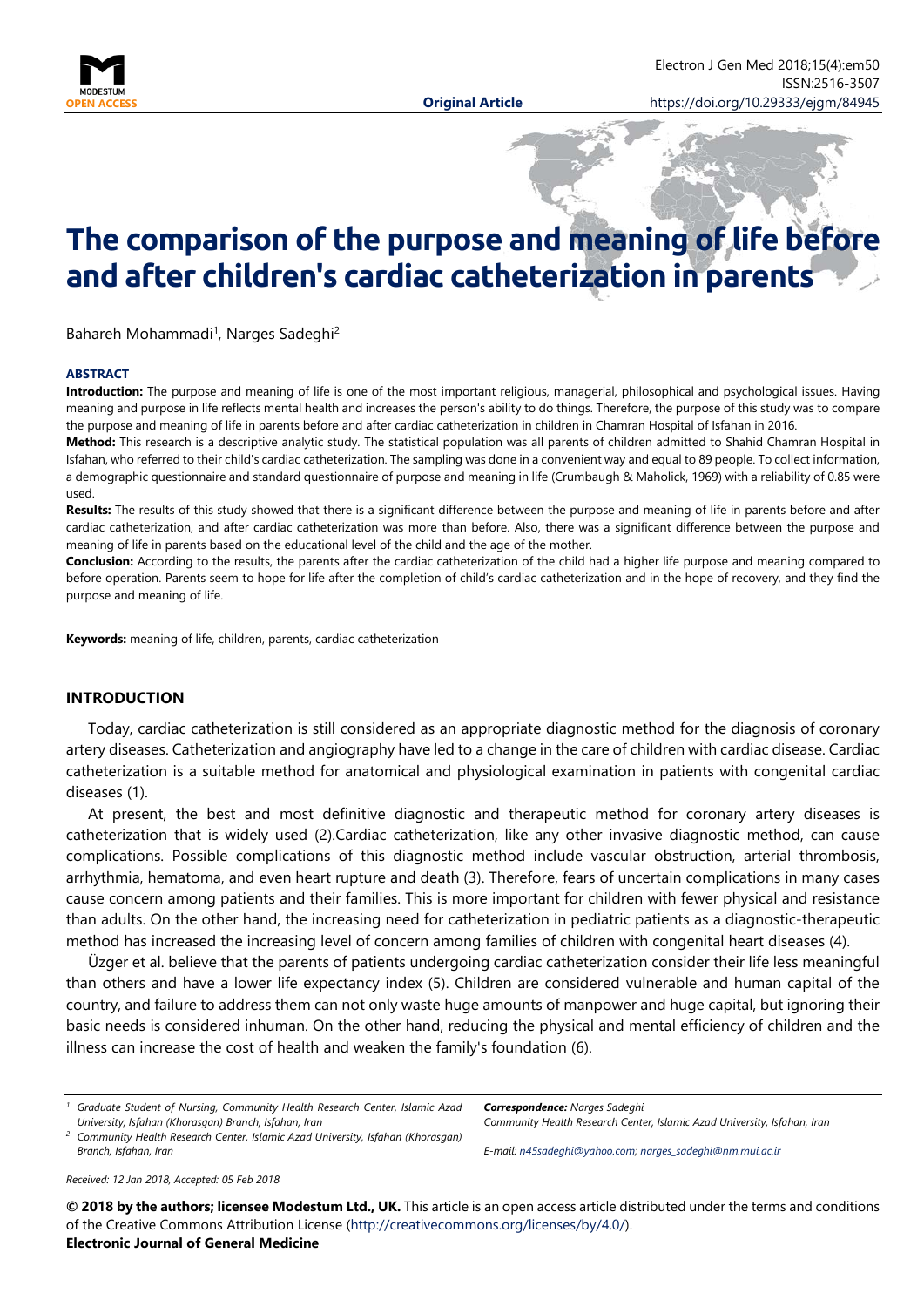In recent years, attention to the meaning of life has attracted new attention, perhaps linked to an increasing focus on positive qualities. Despite the difference in definitions and ways to reach meaning in life, most scholars find meaningful lives equal to good and right lives that its focus is on the development of personality and meaning and purpose in life. If a person does not achieve the meaning and purpose in life, he or she experiences a psychological distress, and the existence of a lower meaning in life can be combined with the need for treatment of depression, anxiety, suicide attempt and substance abuse, and having meaning in life can be accompanied by pleasure of work, life satisfaction, happiness and better psychological and social performance (7). In other studies, the connection between meaning in life and wellbeing has also been found (8).

The researchers are seeking to understand the relationship between the meaning of life and hope. Lives of many people, due to common reasons related to ideals, living conditions and their own personal relationships, becomes temporarily or permanently absurd. The meaning of life is one of the most important philosophical, psychological and religious issues of mankind in the new era and the age of industrialization of societies and the progressive development of science and technology (9).The origin of the search for meaning may be rooted in the individuals' identifying style. Searching for meaning may indicate a goal in the future or, in a way, inability to relieve from painful experiences. Searching for meaning may be questions about values and ideas about life and based on various motivations (7).

In a study comparing the amount of concern, hope and meaning of life in mothers of children with autism, Berjies and colleagues found that increasing the meaning of life in mothers of children with autism, in deaf children and children with learning disability, the hope is also increased and concern is decreased, and vice versa (10). In a study entitled the comparison of the meaning of life and hope in disabled people with spinal cord injury, blind, and non-disabled people, Khodabakhsh Koolayee and his colleagues found that the mean score of search for life meaning in non-disabled people was higher than the other two groups (11).

The researcher has observed the hospitalization of children in the hospital environment for angiography, and for the researcher it has been questioned whether the purpose and meaning of life in parents is different before and after children's cardiac catheterization. It is hoped that with the answer to this question, we will offer suitable suggestions for family-centered care planning. Therefore, the present study aimed to compare the purpose and meaning of life in parents before and after children cardiac catheterization in Chamran hospital in Isfahan in 2016.

## **METHOD**

This research is a descriptive analytic study. The statistical population was all parents of children admitted to Shahid Chamran Hospital in Isfahan, who referred to their child's cardiac catheterization. Sampling was done in a convenience method and using the Cochran sample size formula equal to 89 people. To collect information, a demographic questionnaire of 13 questions and standard questionnaire of purpose or meaning in life (Crumbaugh & Maholick, 1969), whose reliability was calculated to be 0.85, were used. This test is a 20-items self-report scale that measures one's perception of purpose and meaning of life. In order to answer the questionnaire, parents need to choose a numerical question from 1 to 7 that shows their views. In order to obtain the total score of the questionnaire, the total score of each single question is computed, the lowest score that a person may earn on this scale is 20, and the highest score is 140. Getting a score below 60 on this scale indicates that there is no meaning in life, a score between 60 and 80 indicates the low life meaning and a score between 80 and 100 indicates the average life meaning and a score higher than 100 indicates the high life meaning and a score higher than 120 represents a completely meaningful life. Results were analyzed with SPSS version 20 software. After obtaining the code of ethics and permission from the Islamic Azad University of Esfahan (Khorasgan) and introducing himself to the authorities of Chamran Hospital, the researcher began to conduct research on 22/10/2016.After coordinating with the department's angiographic department, the parent's list whose children were supposed to be under cardiac catheterization was extracted, and if they have inclusion criteria including the age of the child up to the age of 20, the willingness to participate in the study, no previous history of angiography or cardiac surgery in the child were selected and included in the study. The researcher in the department of angiography, in the admission room, after introducing himself to the child's parents, explained the research objectives and, if they agreed, an informed consent form was given to them. The demographic questionnaire and standard questionnaire of purpose or meaning in life (Crumbaugh & Maholick, 1969) were completed by parents before going child to the angiography surgery room. In the second stage, the questionnaires were completed by the parents after the completion of the child's surgery and after entering the child into the post-angiographic ward and after obtaining informed consent. Sampling ended on 22/01/2017.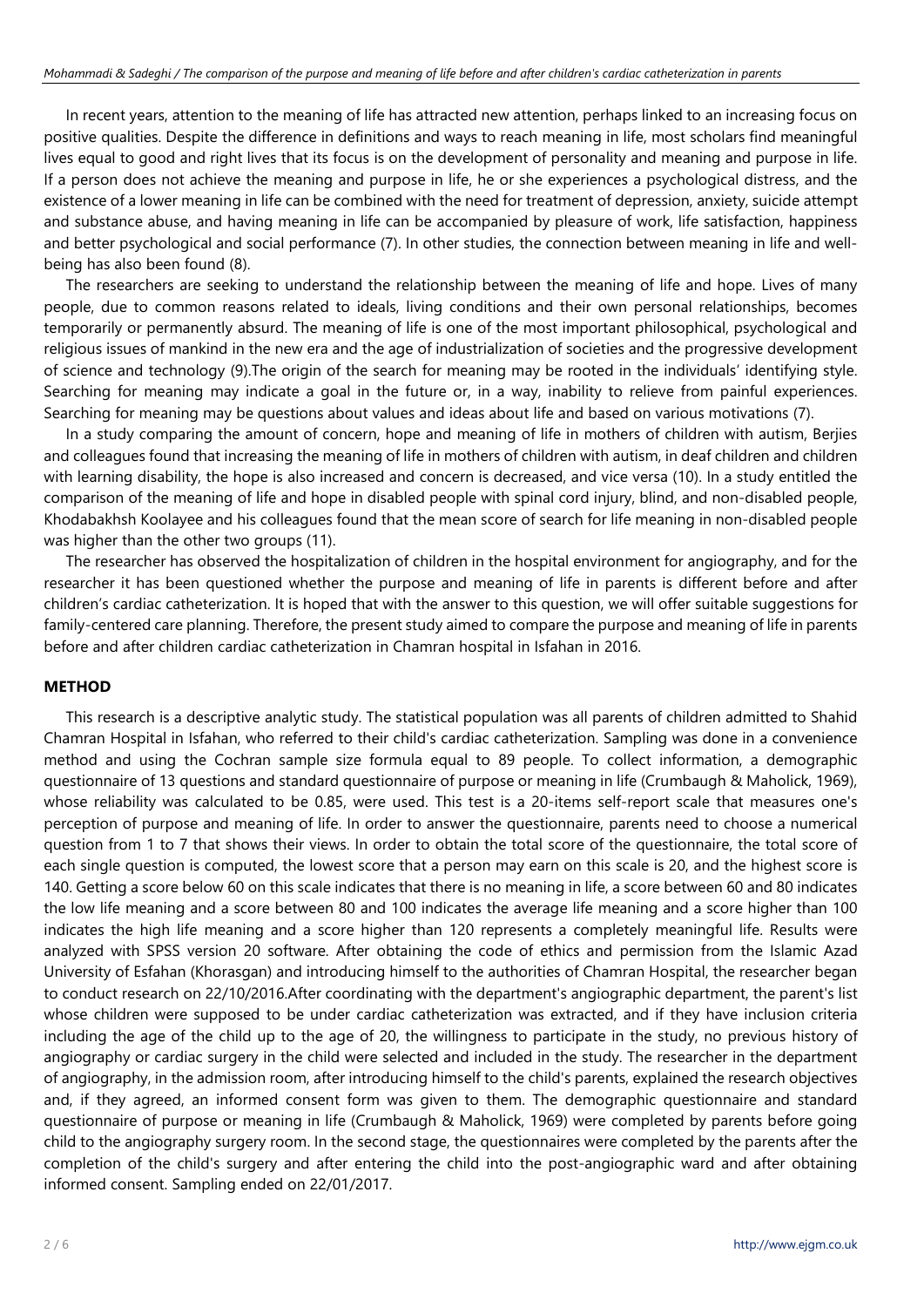| Table 1:<br>The results of the life purpose and meaning scores (before and after cardiac catheterization)                                                                                                                      |        |      |                           |         |         |  |  |
|--------------------------------------------------------------------------------------------------------------------------------------------------------------------------------------------------------------------------------|--------|------|---------------------------|---------|---------|--|--|
| Variable                                                                                                                                                                                                                       | Number | Mean | <b>Standard Deviation</b> | Minimum | Maximum |  |  |
| The contract of the contract of the state of the contract of the contract of the contract of the contract of the contract of the contract of the contract of the contract of the contract of the contract of the contract of t |        |      |                           |         |         |  |  |

| The purpose and meaning of life (pre-test)  |    | 89.39  | 26.49 | 131 |
|---------------------------------------------|----|--------|-------|-----|
| before child's cardiac catheterization      |    |        |       |     |
| The purpose and meaning of life (post-test) | RΟ | 105.91 | 20.32 | 138 |
| after child's cardiac catheterization       |    |        |       |     |

**Table 2:** *Comparison of the purpose in life according to the child's educational level*

| Before child's cardiac<br>catheterization | <b>Indices</b><br><b>Educational level</b> | Sum of<br>squares | Degree of<br>freedom | Mean of sum of squares |      | D     |
|-------------------------------------------|--------------------------------------------|-------------------|----------------------|------------------------|------|-------|
|                                           | Intergroup                                 | 11247.19          |                      | 2249.43                | 3.69 |       |
|                                           | Intra-group                                | 50520.04          | 83                   |                        |      | 0.05  |
|                                           | Total                                      | 61767.23          | 88                   | 608.67                 |      |       |
| After child's cardiac<br>catheterization  | Intergroup                                 | 6001.84           |                      | 1200.36                |      |       |
|                                           | Intra-group                                | 29665.43          | 83                   |                        | 3.35 | 0.008 |
|                                           | Total                                      | 35667.28          | 88                   | 357.41                 |      |       |

|  |  |  |  |  | Table 3: Comparison of purpose in life according to mother's age |
|--|--|--|--|--|------------------------------------------------------------------|
|--|--|--|--|--|------------------------------------------------------------------|

|                                           | <b>Indices</b>             | Sum of             | Degree of | Mean of sum of squares |       |       |
|-------------------------------------------|----------------------------|--------------------|-----------|------------------------|-------|-------|
| Before child's cardiac<br>catheterization | Mother's age<br>Intergroup | squares<br>5654.29 | freedom   | 1884.76                | 2.85  |       |
|                                           | Intra-group                | 56112.93           | 85        |                        |       | 0.042 |
|                                           | Total                      | 61767.23           | 88        | 660.15                 |       |       |
| After child's cardiac<br>catheterization  | Intergroup                 | 272.04             |           | 90.68                  |       |       |
|                                           | Intra-group                | 53395.23           | 85        |                        | 0.218 | 0.884 |
|                                           | Total                      | 61767.23           | 88        | 416.41                 |       |       |

#### **FINDINGS**

The result showed that the participants of the study were 89 parents of children hospitalized in Shahid Chamran Hospital in Isfahan, of which 54 parents had a female child and 35 parents male child. The highest number of children in the age group was up to 3 years old with a frequency of 40 children and the lowest number was in the age group of 6 to 11 years with a frequency of 8 children. Twenty-five mothers aged 15 to 20 years old, 39 from 20 to 25 years of age, 10 from 25 to 30 years of age, and 15 from over 30 years of age. There were 22 children in kindergarten, 20 in preschool, 7 in primary school, 10 in first period of secondary school, 5 in secondary period of secondary school and 25 in nonrespondents.

Comparison of the parents' life purpose and meaning before and after cardiac catheterization of children is shown in **Table 1**.

According to **Table 1**, the mean and standard deviation of life purpose and meaning score (pre-test) that is before the child's cardiac catheterization was equal to 26.49±89.39, while mean and standard deviation values for life purpose and meaning (post-test), that is, after childhood catheterization, was equal to 20.32±105.91.

Comparing the purpose and meaning of the parents' life according to the educational level of the child in **Table 2** showed that with 95% confidence, there is a significant difference between the mean scores in the parent's life according to the child's educational level, as well as the results of the LSD post hoc test showed that the parents of children in kindergarten had a lower life purpose than the other, and parents of children in second period of secondary school had a higher life purpose than other levels.

The results of the life purpose comparison in relation to the age of the mother in **Table 3** showed that with 95% confidence, the mean scores of the life purpose in the parents after children's cardiac catheterization (post-test) did not differ significantly in relation to the mother's age, but this value for the parents, based on the age of the mother, was significant in the pretest.

Comparison of the difference in output means according to LSD test is presented in **Table 4**.

As shown in the table above, the calculated LSD values were significant only for paired comparisons between age groups (15 to 20 years of age with up to 30 years of age). However, LSD values in other cases are not significant. Also, the data in the pre-test show that mothers over 30 years of age compared the other groups have a lower life purpose and mothers between 15 and 20 years of age have a higher life purpose than other groups.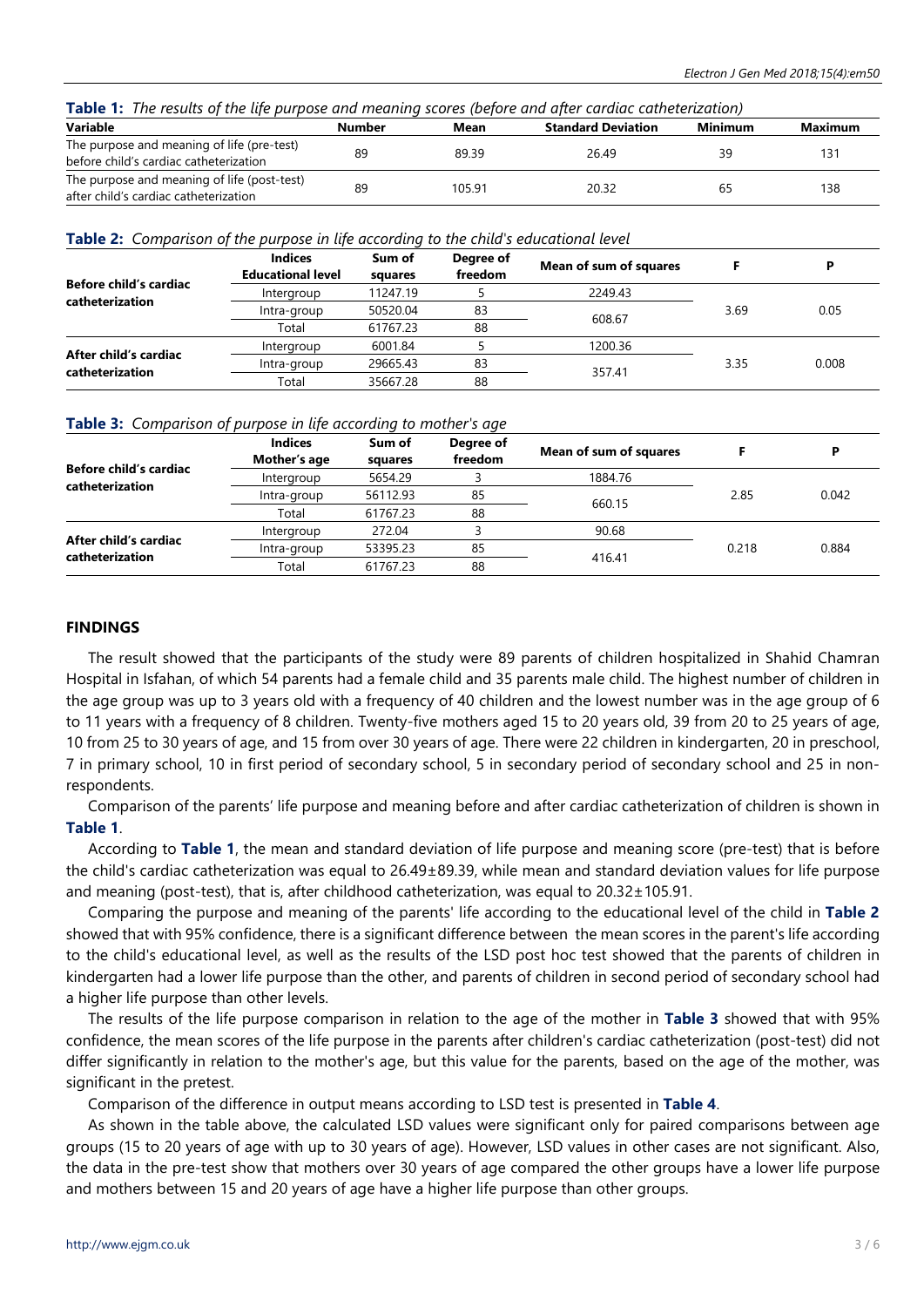| <b>Variables and indices</b> |        | 15 to 20 years old       | 20 to 25 years old | 25 to 30 years old | Up to 30 years old |
|------------------------------|--------|--------------------------|--------------------|--------------------|--------------------|
|                              | Mean   | 100.48                   | 84.05              | 95.40              | 80.80              |
| 15 to 20 years old           | 100.48 | $\overline{\phantom{a}}$ | 16.24              | 5.08               | 19.68*             |
| 20 to 25 years old           | 84.05  | 5.08                     | -                  | 11.34              | 14.60              |
| 25 to 30 years old           | 95.40  | 19.68                    | 3.25               |                    | 14.60              |
| Up to 30 years old           | 80.80  | 19.68*                   | 14.60              | 14.60              | 20.08              |

| <b>Table 4:</b> Comparison of output means according to LSD test in pre-test |  |  |  |
|------------------------------------------------------------------------------|--|--|--|
|------------------------------------------------------------------------------|--|--|--|

#### **DISCUSSION**

The results of statistical analysis showed that the purpose and meaning of life of parents of children before and after cardiac catheterization is higher than average. But the purpose in the life of the parents has increased significantly after the child's cardiac catheterization. Given the fact that the way to reach meaning in life differs from people and there is no universal meaning that applies to everyone's lives, so every individual must create meaning in his/her life. Sense of meaning can be achieved by providing basic needs in terms of values, goals, efficiency, and values. Decision-making and daily performance can play a role in creating meaning in life (7). In general, according to the theoretical foundations of the subject of research which defines purpose and meaning in the reality of a situation or external or out-of-human state that people try to achieve by doing so. In spite of guiding tastes and motives from the inside, the purposes are external stimuli, which by stimulating human motives, lead people to their own (12). This definition shows that, despite the fact that individuals always try to achieve their purposes (goals) in life, external factors also have an impact on these purposes (goals). In this study, the hospitalization of the child and his/her cardiac catheterization, through which there is hope for recovery of the child's physical condition, are also factors that influence the purposes (goals) of the parent in life. In the reviewing researches carried out on the subject of this study, it was not found a study that explicitly compared the purpose of life in individuals before and after cardiac catheterization (or any other treatment), but in the results section, it has been compared with some implicit studies. The results of this study are consistent with the study of Nassiri and Jokarentitled meaningful life, hope, life satisfaction and mental health in women, as well as study by Berjis and his colleagues as the comparison of concern, hope and meaning of life in mothers of children with autism, deafness and learning disability. Researchers believe that the purpose (goal) in the lives of women, patients' and ordinary people's mothers in accordance with the results of the present study is at a desirable level (10, 13), while aren't consistent with the study conducted by Khodabakhshi Koolayee and his colleagues entitled the comparison of the meaning of life and hope in disabled people with spinal cord injury, blind, and non-disabled people. In this study, researchers also believe that young people and people with disabilities, in contrast to the results, have a low life purpose (goal). In general, this discrepancy can be attributed to the difference in the studied population as well as the difference in the means of measuring the purpose (goal) in life. For example, Khodabakhshi Koolayeeand his colleagues used Frankel's meaning seeking questionnaire to test purpose in the life of the studied sample (11). It is likely that this difference in the tool used is the reason why the results are not consistent. In the present study, the results showed that the purpose and meaning of the parents' life before and after their child's cardiac catheterization are not significantly different based on their child's gender, age of the child, birth rank in the family, hospitalization history, place of residence, parent accompanying, father's age, mother's education, father's education, mother's job and father's job. But there are significant differences between the purpose scores in the parents' lives based on the educational level of the child and the mother's age (pretest). The results of post-hoc test showed that the parents of children in kindergarten had a lower life purpose than the other, and parents of children in second period of secondary school had a higher life purpose than other levels. But in the posttest, the parents of first period of secondary school children have a lower life purpose than other levels, and parents of children in second period of secondary school have a higher life purpose than other levels. Also, the data in the pre-test showed that mothers over 30 years of age had lower life purpose and mothers between 15 and 20 years of age had a higher life purpose than other groups. The results of Mohammadzadeh and Khosravi's study entitled the relationship between life purpose and coping styles with mental health among students are consistent regarding comparison of life purpose based on gender (14). This study also showed that there is no significant difference between the life purpose values in individuals based on gender. Also, the results are consistent with the study of Khodabakhshi Koolayee and his colleagues regarding the purpose and meaning of life in terms of age (11). In other studies, people aged 25 and over had a greater meaning and purpose in life than those aged 13-19 years. Of course, in the study, meaning and purpose in life were not related to age (15).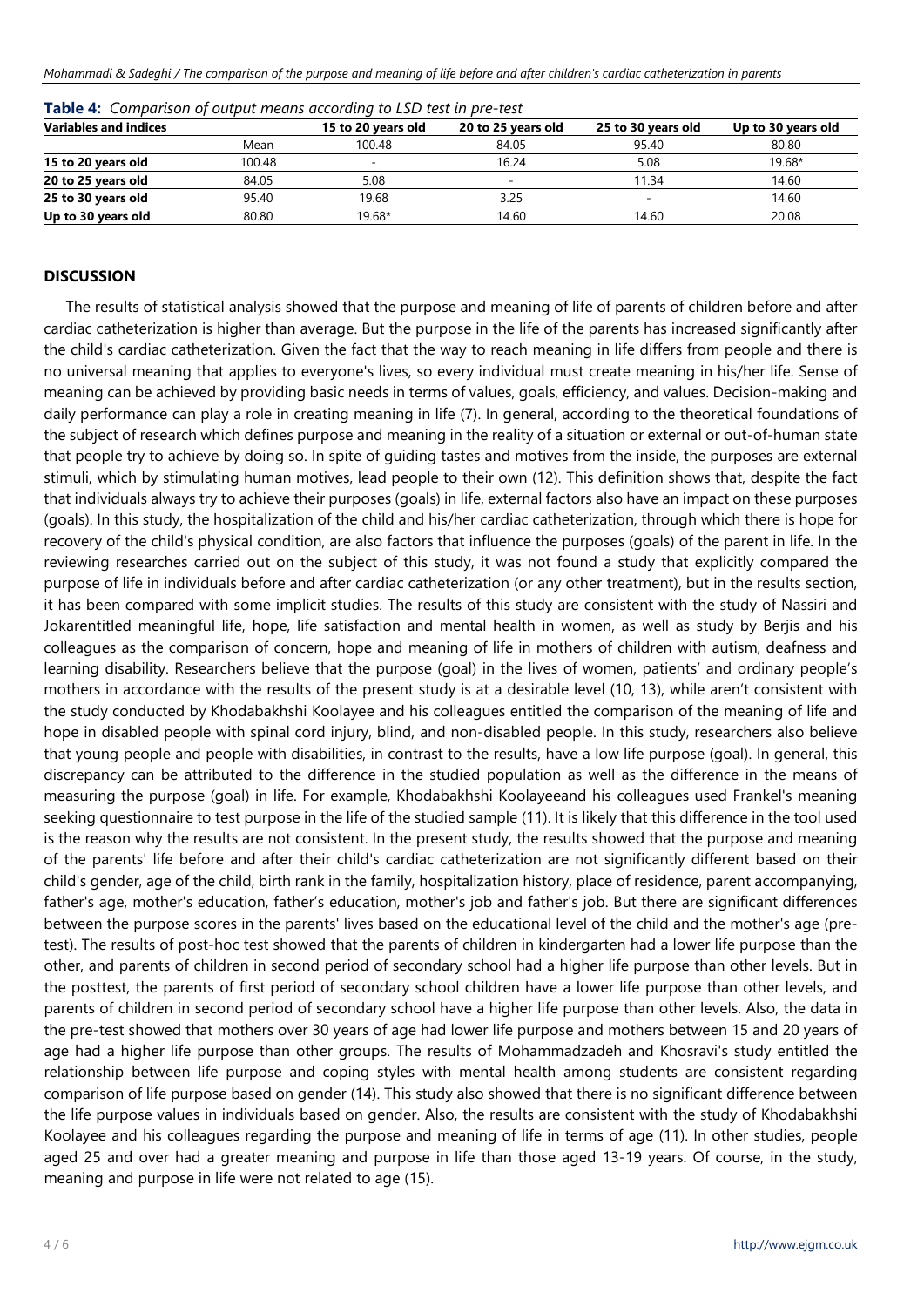## **CONCLUSION**

Based on the findings, it was found that the parents after the cardiac catheterization of the child have a higher life purpose and meaning compared to before operation. In this regard, it can be deduced that parents after the hospitalization of the child in hospital and being familiar with the child's illness and its dimensions, especially after the child's cardiac catheterization, and subsequently to achieve recovery, hope for life and understand fully the purpose and meaning of life. Parents experience distress and consequently loss of purpose and hope in their lives at the time of admission and hospitalization due to lack of knowledge and the existence of stresses and worries that are mainly natural in these conditions, but immediately after the completion of catheterization and the hope of a child's recovery will make life more hopeful.

#### **RESEARCH LIMITATIONS**

The statistical population of this study was only the parents of children hospitalized in Shahid Chamran Hospital in Isfahan and the research findings are limited to the subjects under study. The stress and mental states caused by child's admission in subjects and during answers to the questions were beyond the control of the researcher.

#### **ACKNOWLEDGMENTS**

It is worthy of all from officials of the Islamic Azad University of Isfahan (Khorasgan), as well as the University of Medical Sciences of Isfahan and especially director and manager of nursing of Shahid Chamran Hospital, as well as the parents of hospitalized children and nurses who have co-operated with the researcher in achieving the goals of this research to be sincerely appreciated.

#### **REFERENCES**

- 1. Feltes TF, Bacha E, Beekman RH, Cheatham JP, Feinstein JA, Gomes AS. Indications for cardiac catheterization and intervention in pediatric cardiac disease. Circulation. 2011;123(22):2607-52. <https://doi.org/10.1161/CIR.0b013e31821b1f10>
- 2. Hanifi N, Bahraminejad N, Dadgaran I, Amane S, Ahmadi F, Khani M. Effect of orientation program on hemodynamic variables of patients undergoing heart catheterization. Journal of hayat. 2011;17(3):38-48.
- 3. Davis Y, Perham M, Hurd AM, Jagersky R, Gorman WJ, Lynch-Carlson D. Patient and family member needs during the perioperative period. Journal of PeriAnesthesia Nursing. 2014;29(2):119-28. <https://doi.org/10.1016/j.jopan.2013.05.013>
- 4. Sajadi S, Farsi Z. The effect of warm compresses on urinary retention in male patients after cardiac catheterization hospitalized in military hospitals. Military Caring Sciences. 2015;2(3):143-9. <https://doi.org/10.18869/acadpub.mcs.2.3.143>
- 5. Üzger A, Başpınar O, Bülbül F, Yavuz S, Kılınç M. Evaluation of depression and anxiety in parents of children undergoing cardiac catheterization. Turk Kardiyol Dern Ars. 2015;43(6):536-41.
- 6. Hockenberry MJ, Wilson D. Wong's Nursing Care of Infants and Children-E-Book: Elsevier Health Sciences. 2014;2(3):345-53.
- 7. Steger MF, Frazier P, Oishi S, Kaler M. The meaning in life questionnaire: Assessing the presence of and search for meaning in life. Journal of counseling psychology. 2006;53(1):80-92. <https://doi.org/10.1037/0022-0167.53.1.80>
- 8. Steger MF, Kashdan TB, Sullivan BA, Lorentz D. Understanding the search for meaning in life: Personality, cognitive style, and the dynamic between seeking and experiencing meaning. Journal of personality. 2008;76(2):199-228. <https://doi.org/10.1111/j.1467-6494.2007.00484.x>
- 9. Lloyd T, Hastings R. Hope as a psychological resilience factor in mothers and fathers of children with intellectual disabilities. Journal of Intellectual Disability Research. 2009;53(12):957-68. [https://doi.org/10.1111/j.1365-](https://doi.org/10.1111/j.1365-2788.2009.01206.x) [2788.2009.01206.x](https://doi.org/10.1111/j.1365-2788.2009.01206.x)
- 10.Berjis M, Hakim JM, Taher M, GH LM, Hossein KA. A comparison of the amount of worry, hope and meaning of life in the mothers of deaf children, children with autism, and children with learning disability. Journal of Learning Disabilities. 2013;3(1):6-27.
- 11.Khodabakhshi-koolaee A, Esmaeilifar A, Falsafinejad M. Comparison of life meaning and hopefulness between spinal cord injuries, blinds, and healthy people in Kerman-Iran. IJRN. 2015;1(3):54-64.